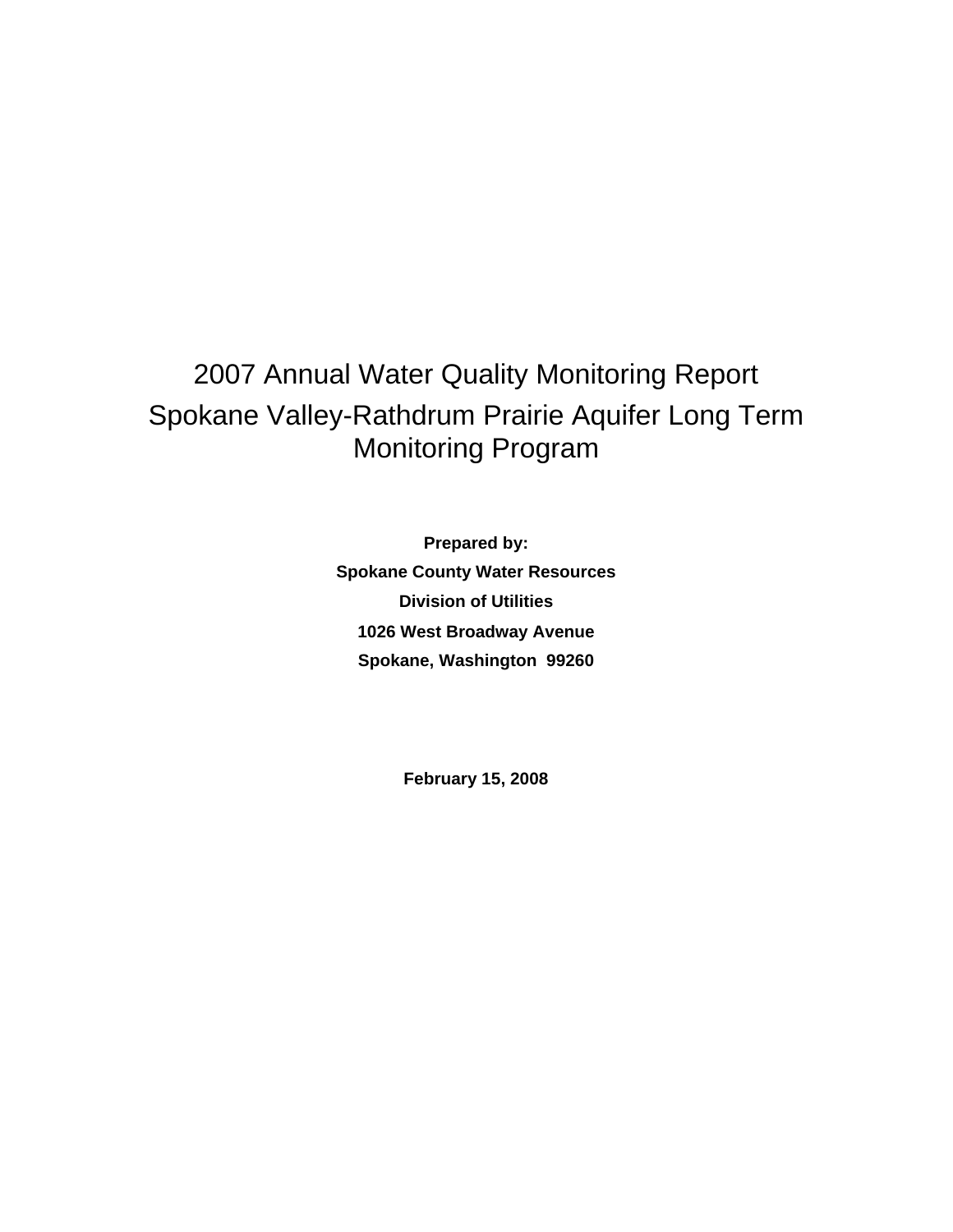#### **Table of Contents**

| 1     |  |  |  |  |  |
|-------|--|--|--|--|--|
| 1.1   |  |  |  |  |  |
| 1.2   |  |  |  |  |  |
| 2     |  |  |  |  |  |
| 2.1   |  |  |  |  |  |
| 2.2   |  |  |  |  |  |
| 2.3   |  |  |  |  |  |
| 3     |  |  |  |  |  |
| 3.1   |  |  |  |  |  |
| 3.2   |  |  |  |  |  |
| 3.2.1 |  |  |  |  |  |
| 3.2.2 |  |  |  |  |  |
| 4     |  |  |  |  |  |
| 4.1   |  |  |  |  |  |
| 4.2   |  |  |  |  |  |
| 4.2.1 |  |  |  |  |  |
| 4.2.2 |  |  |  |  |  |
| 4.2.3 |  |  |  |  |  |
| 4.2.4 |  |  |  |  |  |
| 4.3   |  |  |  |  |  |

#### **Figures**

Figure 1: 2007 Well Locations

- Figure 2: 2007 Iron Results Exceeding Washington State Trigger Level
- Figure 3: 2007 Arsenic Results Exceeding Washington State Trigger Level

Figure 4: Nitrate Trends

#### **Appendices**

Appendix A: 2007 Monitoring Wells Construction Details

- Appendix B: 2007 Monitoring Program Results
- Appendix C: Data Validation Reports
- Appendix D: Summary Statistics for Wells exceeding Iron Secondary Water Quality **Standards**
- Appendix E: Summary Statistics for Wells exceeding Iron Secondary Water Quality **Standards**
- Appendix F: Nitrate Trend Analysis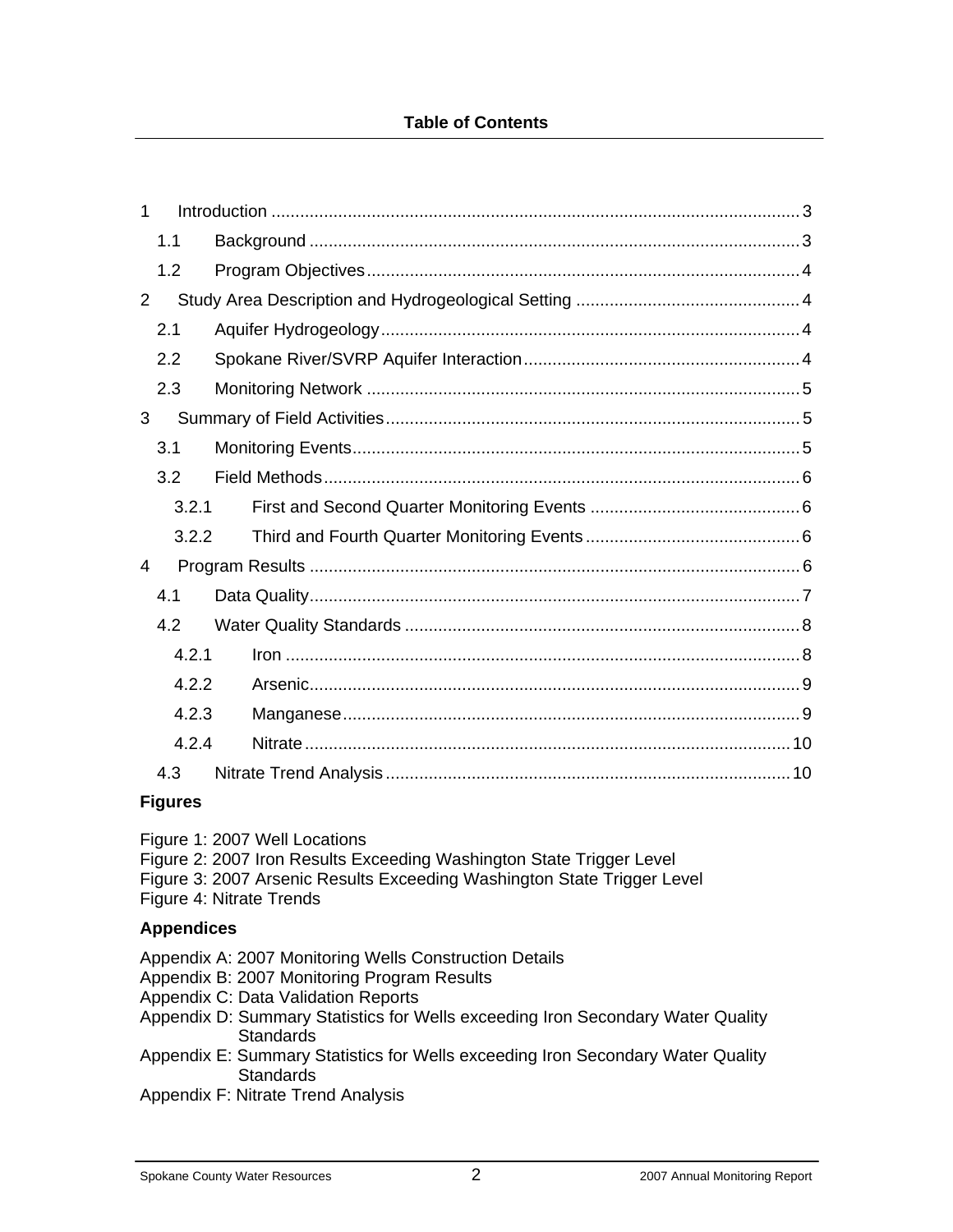# **Introduction**

The following report presents the field work, analytical results and findings from the 2007 Spokane Valley Rathdrum Prairie (SVRP) Aquifer Long Term Water Quality Monitoring Program. Spokane County Water Resources staff collected field data and groundwater samples on a quarterly basis during 2007 from 29 dedicated monitoring wells, 17 public supply wells, and 4 springs.

## *1.1 Background*

In 1978 the Environmental Protection Agency (EPA) designated the SVRP Aquifer as a "Sole Source Aquifer" under Section 1424(e) of the Safe Drinking Water Act. From May 1977 to June 1978 the Spokane County Water Quality Management Program conducted a one year study of the aquifer to determine if surface "recharge" is occurring to carry ground surface pollutants to the aquifer, and if so, the effect of such activities. The study concluded that domestic, municipal, commercial, agricultural, and industrial activities do impact aquifer water quality.

The 1978 Spokane Aquifer Cause and Effect Report determined that on-site sewage systems contribute to water quality degradation in the SVRP aquifer. As a result the 1979 Spokane Aquifer Water Quality Management Plan included the following:

*The recommendations for handling sanitary wastewater and mitigation of its pollution to the groundwater include the collection of all sewage from urbanized areas and treatment for discharge in such manner that the pollutants cannot enter the aquifer. Central sewer planning within the aquifer sensitive area should result in sewering of areas that have been urbanized or are to be urbanized.* 

The 1983 update to the Spokane Aquifer Cause and Effect Report found that there was an increasing trend in nitrate concentrations in the aquifer confirming the need to address on-site sewage disposal.

Spokane County Utilities began implementation of the Septic Tank Elimination Program (STEP) to address concerns that onsite sewage systems contribute to water quality degradation in the aquifer. To date, a significant portion of existing septic systems have been converted to sewer and it is anticipated that STEP will be completed by 2012.

As a result of the study findings the *Spokane Aquifer Water Quality Management Plan* was developed. One recommendation of the plan was to develop and implement a long term ground water quality monitoring program to assess the effectiveness of STEP. From 1980 to 2000 the Spokane Regional Health District (SRHD) conducted the aquifer monitoring program and in 2000 the Spokane County Water Resources section of the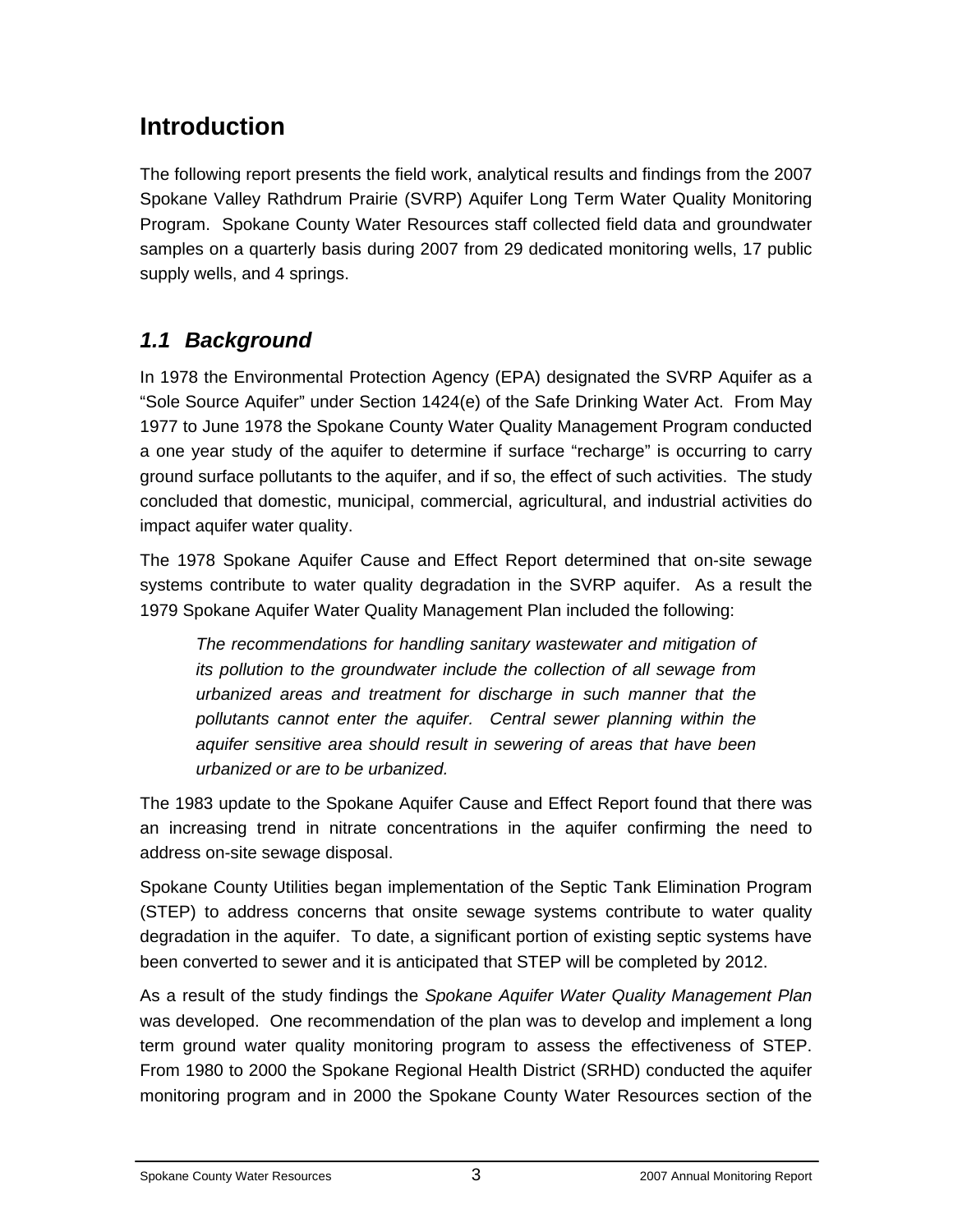Division of Utilities (formerly the Spokane Water Quality Management Program) undertook the aquifer monitoring program.

The original study included 80 sample locations. Sixty locations were existing water supply wells, both water purveyor and private wells, and 20 locations were dedicated monitoring wells. From 1980 to 1996 all sampling locations were water supply wells. In 1996 dedicated monitoring wells were added to the monitoring network. In 2007 4 spring/seep sampling locations were added. Currently the monitoring network is comprised of 29 dedicated monitoring wells, 17 public supply wells and 4 spring locations. Figure 1 shows the current sampling locations.

## *1.2 Program Objectives*

The SVRP long term monitoring program has three objectives: 1) Asses the current aquifer water quality; 2) Identify spatial and temporal water quality trends; and 3) Evaluate water quality trends that are related to the Spokane County Septic Tank Elimination Program.

# **2 Study Area Description and Hydrogeological Setting**

## *2.1 Aquifer Hydrogeology*

The SVRP aquifer underlies about 370 square miles of relatively flat, alluvial valley surrounded by bedrock highlands (Kahle and others, 2005). The aquifer consists primarily of coarse-grained sediments including sand, gravels, cobbles, and boulders. There is generally a greater percentage of finer material near the margins of the valley and becomes more coarse near the center throughout the Rathdrum Prairie and Spokane Valley. In the northwest portion of the aquifer, often referred to as the Hillyard Trough, the deposits are finer grained and the aquifer consists of sand with some gravel, silt, and boulders. The aquifer is highly productive aquifer. Aquifer wells yield as much as several thousand gallons per minute with relatively little drawdown. The hydraulic conductivity of the aquifer sediments is at the upper end of values measured in the natural environment (Kahle and others, 2005)

## *2.2 Spokane River/SVRP Aquifer Interaction*

The Spokane River is the largest source of recharge to the aquifer and receives the largest amount of outflow from the aquifer. A groundwater budget for the SVRP Aquifer developed by the USGS in 2007 estimates the Spokane River discharges 718 ft $3/$ s to the aquifer, representing 49 percent of the total mean annual aquifer inflow of 1,417ft $3$ /s.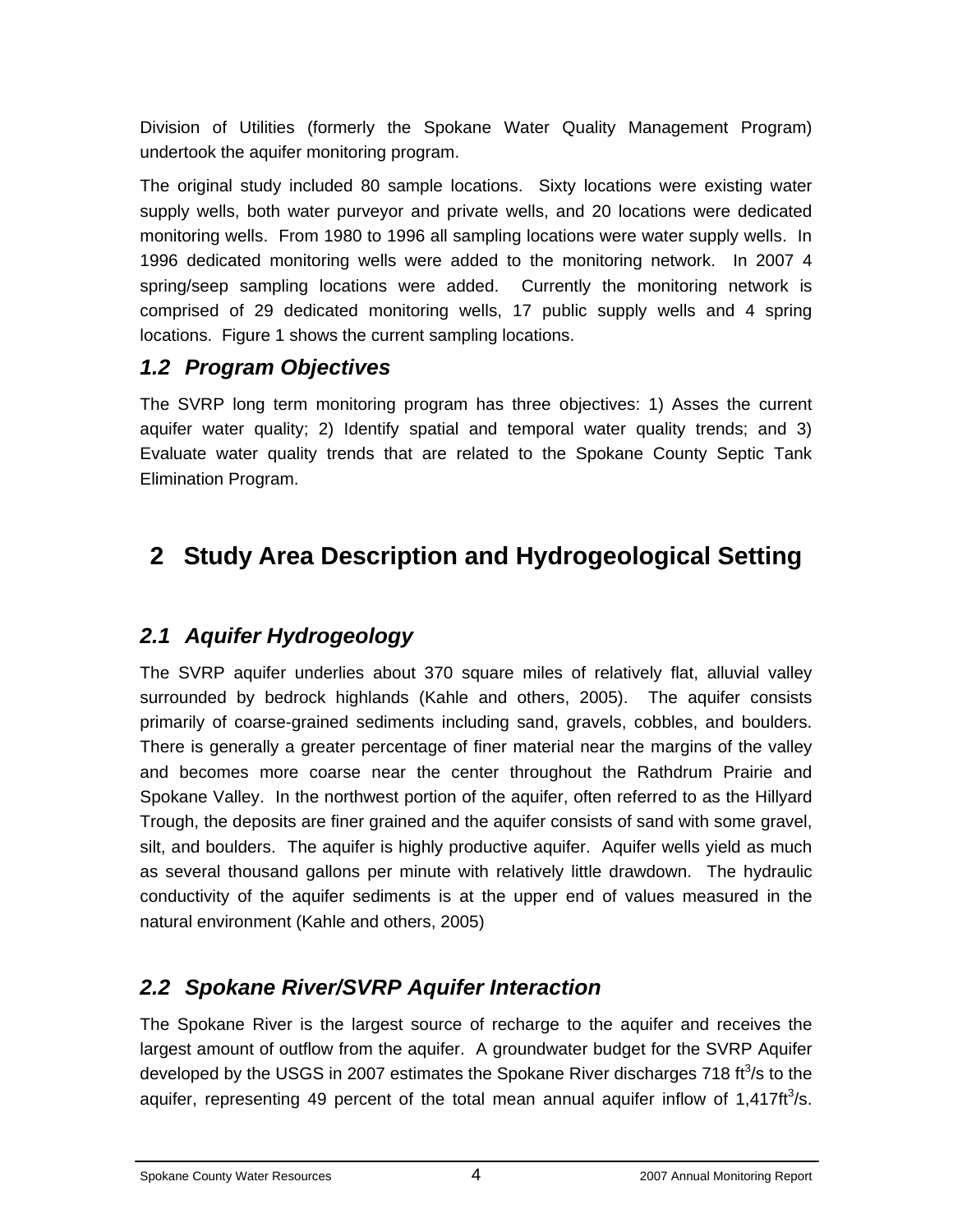The Spokane River receives an estimated 861  $ft^3/s$  from the aquifer representing 59 percent of the total mean annual outflow of  $1,468$  ft $3$ /s. There are two distinct river reaches where the Spokane River receives water from the aquifer: 1) Flora Road to Upriver Dam; and 2) The Spokane Gage to Nine Mile Dam. These reaches are considered gaining reaches. There are also two distinct river reaches were the Spokane River discharges to the aquifer: 1) Coeur d'Alene Lake to Flora Road; and 2) Green Street to Monroe Street. These reaches are considered losing reaches. Aquifer water quality in the immediate vicinity of the river in the losing reaches is influenced by river water quality.

## *2.3 Monitoring Network*

The current monitoring network is spatially distributed to provide information on water quality throughout the aquifer. In addition to assessing general water quality, the monitoring network provides data for specific objectives. Four monitoring locations are at the Washington/Idaho border and provide a baseline to which water quality data from down gradient wells can be compared. At Barker Road there are four monitoring locations that provide data to evaluate the water quality in the vicinity of a losing reach of the Spokane River. At Sullivan Road there are three monitoring locations that provide data to evaluate water quality in the vicinity of a gaining reach of the Spokane River.

Samples from the dedicated monitoring wells are taken from 1 to 1.5 feet below the static water level, or water table, and therefore provide data on water quality at the surface of the aquifer. The rational for this approach is that impacts to the aquifer will occur first at the surface. There are two locations that have "nested wells" that provide data at the same location but different depths. Many of the water supply wells also withdraw water from greater depth than the dedicated monitoring wells.

In 2007 four spring locations were added to the monitoring network. Three locations will be sampled quarterly, and one location (Sullivan Springs) will be sampled when the river elevation allows sample collection. These locations provide additional water quality information on aquifer water that enters surface water bodies, both the Spokane and Little Spokane Rivers.

# **3 Summary of Field Activities**

## *3.1 Monitoring Events*

Sample collection, groundwater elevation measurement, and field parameter measurement was conducted quarterly during 2007. Monitoring events occurred during the first week of February, the first week of May, the first week of August, and the last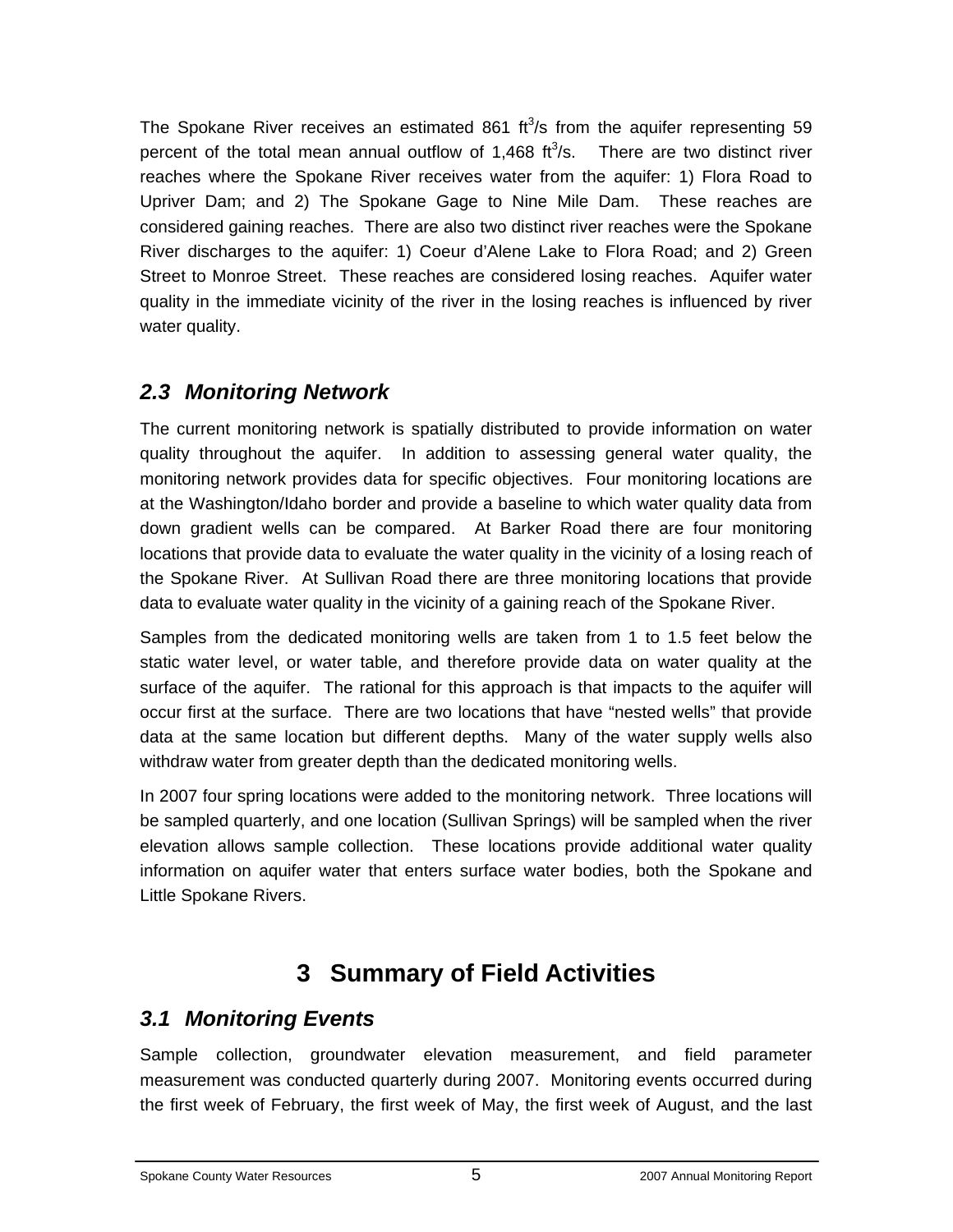week of October. A quarterly monitoring event usually occurs over the course of one week.

## *3.2 Field Methods*

During 2007 Spokane County Water Resources staff developed a Quality Assurance Program Plan (QAPP) for the Long Term Monitoring Program. As part of this program staff implemented new monitoring procedures. As a result two different sample collection techniques were utilized during 2007.

## **3.2.1 First and Second Quarter Monitoring Events**

Dedicated monitoring wells were sampled in the following manner. The depth to groundwater in the well was measured and recorded on field sheets. The pump intake was positioned 1 to 1.5 feet below the water table surface an adequate distance below the top of the screened interval to prevent the pump from drawing the water surface down and pumping air. In locations where the water table surface lies above the screened interval, the pump intake was positioned at the top of the screened interval. Appendix A shows the monitoring well construction details used to set the pump depth. The monitoring wells are purged of at least three well volumes and/or the field parameter specific conductance is consistent, to ensure collection of representative groundwater samples. Water supply wells used for groundwater monitoring are run a minimum of five minutes before the sample is collected to obtain a representative sample. Groundwater samples are collected from spigots on the purveyor well discharge lines as close to the pump as possible. The field parameters depth-to-water, temperature, pH, and specific conductance are recorded on field sheets. Groundwater samples are delivered to the laboratory under Chain-of-Custody procedures. Copies of the Chain-of-Custody forms are available on request.

### **3.2.2 Third and Fourth Quarter Monitoring Events**

For the third and fourth quarter monitoring events staff utilized low flow sampling techniques. Those techniques are described in the August 2007 QAPP. Both well purging and low flow sampling are consistent with EPA and USGS groundwater monitoring guidance and yield representative results.

# **4 Program Results**

Quarterly analytical and field results are presented in Appendix B.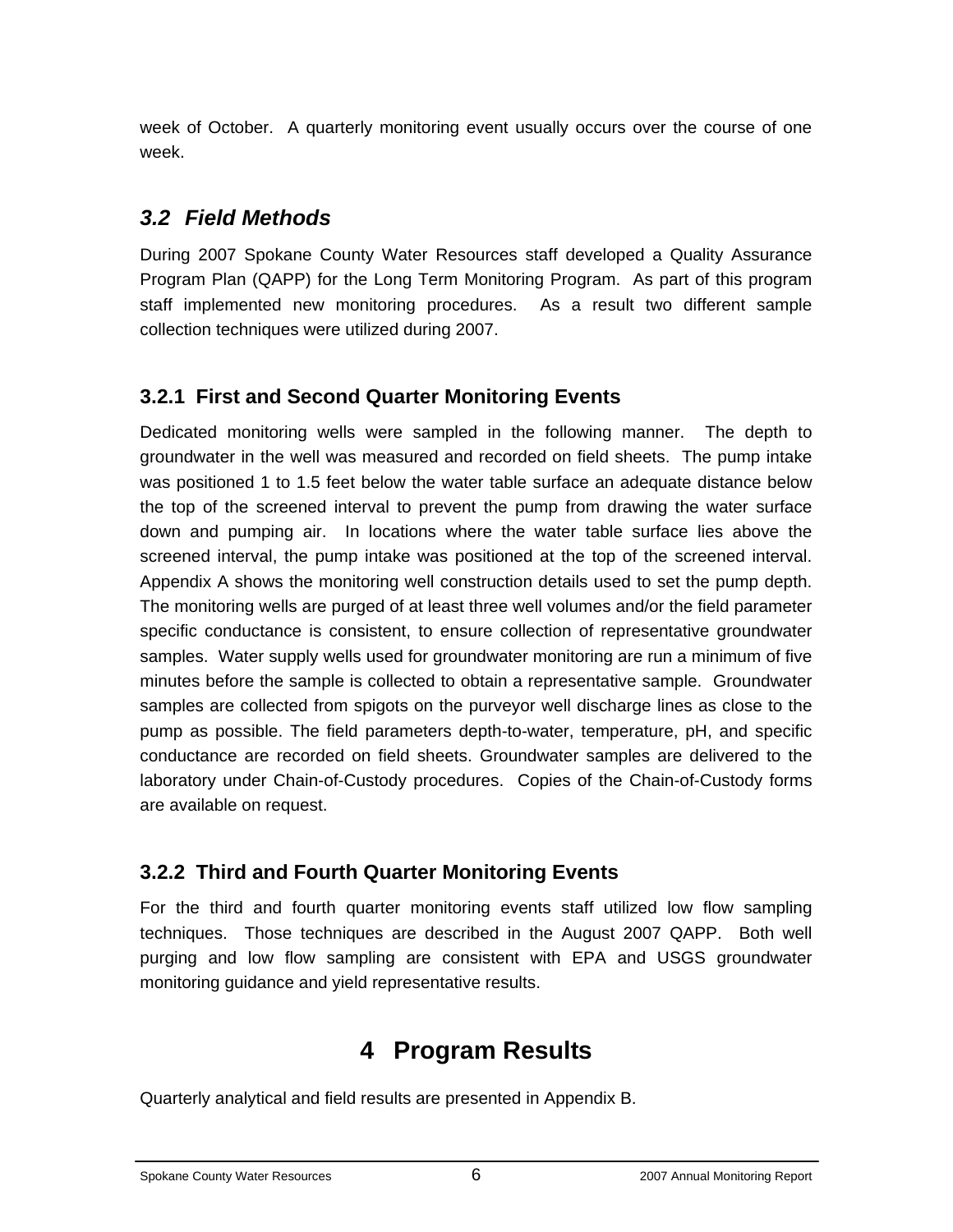## *4.1 Data Quality*

Analytical services were provided by Test America in Spokane, WA and Test America in Bothell, WA. Analytical results were validated to ensure data quality objectives including precision, accuracy, representativeness, and completeness - outlined in the QAPP were met. Data anomalies that have a small impact on data quality and usability are documented in Appendix C. Major data anomalies in 2007 include the following:

*1st Quarter:* A significant matrix spike recovery (-9%) discrepancy resulted in rejection of nitrate/nitrite results for 2 samples. Orthophosphate was measured in a method blank which resulted in the rejection orthophosphate results for 11 samples.

*2nd Quarter:* Orthophosphate was measured in a method blank which resulted in the rejection orthophosphate results for 2 samples.

*3rd Quarter:* A significant matrix spike recovery (-9%) discrepancy resulted in rejection of zinc results for 2 samples.

*4th Quarter:* No major data anomalies.

Another data quality objective of the Long Term Monitoring Program is to ensure the greatest possible degree of comparability with data from previous years. In accordance with guidelines detailed in the QAPP, the 2007 data set meets data comparability goals with one exception. Significant increases in detection limits for total phosphorus in 2007 impacted data usability of the  $1<sup>st</sup>$ ,  $2<sup>nd</sup>$ , and  $3<sup>rd</sup>$  quarter total phosphorus results. Total phosphorus detection limits were 0.02 mg/L for the 1<sup>st</sup> and 2<sup>nd</sup> quarter and 0.06 mg/L for the  $3<sup>rd</sup>$  quarter. EPA method 365.2 specifies a detection limit of 0.01 mg/L for total phosphorus. A detection limit as low as 0.005 mg/L is achieved by many analytical service providers and has been achieved by Test America in the past. The Test America reported that total phosphorus detection limits were increased as the result of a regular method detection limit study. At the request of Spokane County staff  $4<sup>th</sup>$  quarter samples for total phosphorus were sent to Test America in Bothell, WA for analysis to achieve a detection limit of 0.005 mg/L.

## *4.2 Aquifer Water Levels*

Table 4-1 presents a comparison of static water levels measured in dedicated monitoring wells with historical averages. The majority of wells have a period of record extending back to 1999. The difference between the historical average and the value measured in 2007 was compared on an annual and quarterly basis. Historical data for the quarterly comparison was computed for the respective quarter, i.e.  $1<sup>st</sup>$  quarter 2007 was compared to historical  $1<sup>st</sup>$  quarter data. On an annual basis the static water levels in a majority of the wells was slightly below average. Quarterly results show that the number of wells below average and the average difference peaked in the third quarter.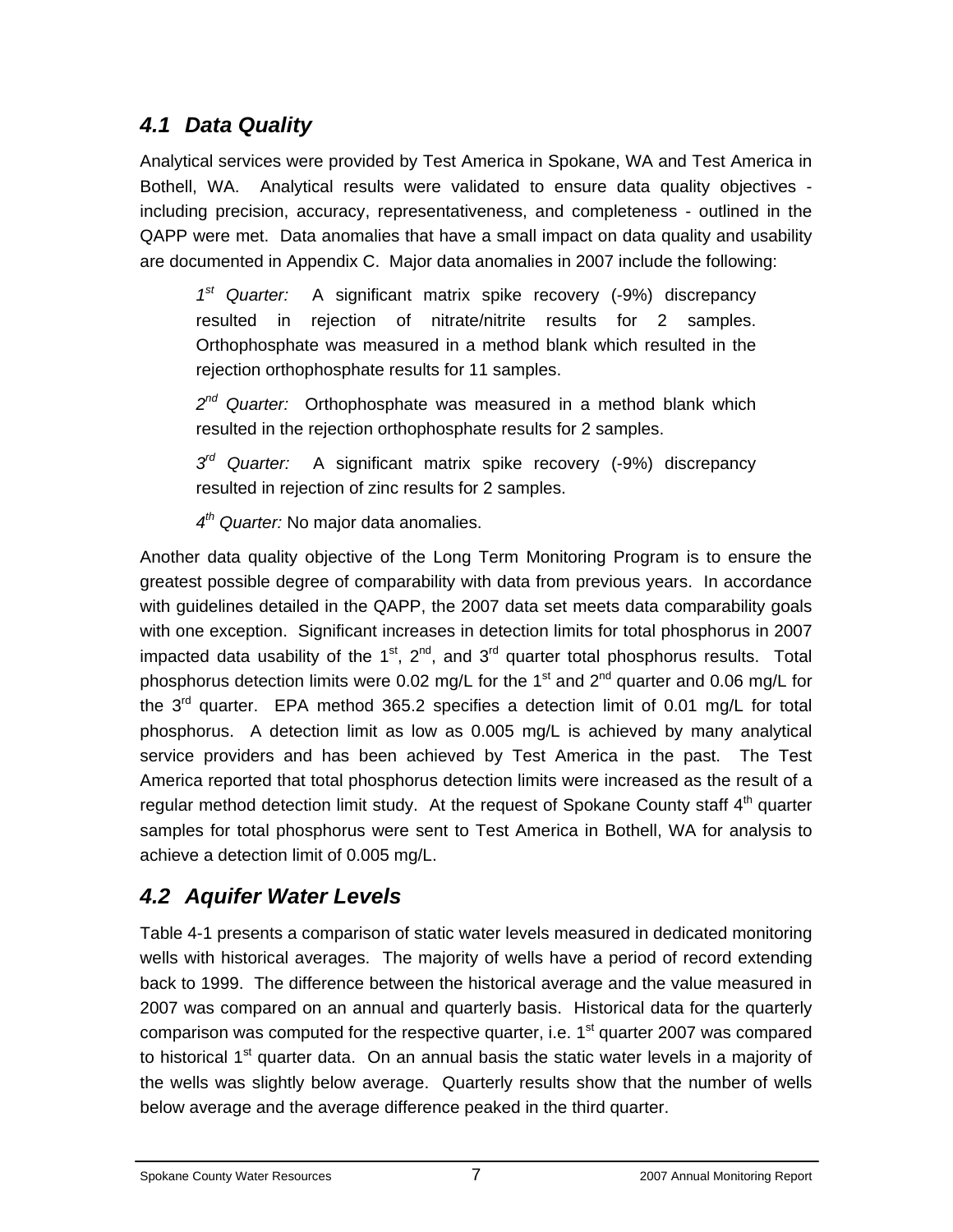|                               | annual  | 1st gtr | 2nd atr | 3rd gtr | 4th qtr |
|-------------------------------|---------|---------|---------|---------|---------|
| Average difference            | $-0.36$ | $-0.56$ | 0.24    | $-0.89$ | $-0.25$ |
| <b>Standard Deviation</b>     | 0.88    | 1.02    | 0.85    | 0.71    | 0.44    |
| Maximum difference            | 1.6     | 1.26    | 1.6     | 0.12    | 1.02    |
| Minimum difference            | $-2.43$ | $-2.43$ | $-1.67$ | $-2.36$ | $-1.11$ |
| Number of wells below average | 22      | 19      | 8       | 25      | 21      |
| Number of wells above average | 5       | 8       | 19      |         |         |

#### **Table 4-1: Static Water Level Comparison - 2007 vs. Historical Average**

## *4.3 Water Quality Standards*

The following section identifies analytical results that exceed either the Primary Maximum Contaminant Levels (MCL) or Secondary drinking water standards as defined by the EPA (40 CFR Chapter 1 Part 141) and State of Washington (WAC 246-290-310). In regulation these standards apply to source sampling performed by public water purveyors as prescribed in State of Washington Drinking Water regulations. These standards provide a basis for comparison for the Long Term Monitoring Program results, but exceedance of the standards is not a basis for regulatory action.

Primary MCLs are standards set for the protection of human health. During 2007 there were no exceedances of the Primary MCLs. Secondary Drinking Water Regulations (secondary standards) are non-enforceable guidelines regulating contaminants that may cause cosmetic effects (such as skin or tooth discoloration) or aesthetic effects (such as taste, odor, or color) in drinking water. EPA recommends secondary standards to water systems but does not require systems to comply. The State of Washington has also identified "trigger levels" for some contaminants. Trigger levels are analyte concentrations that trigger additional sampling requirements for public water purveyors. Four analytes were found in excess of the trigger level or secondary standard during 2007: 1) Iron; 2) Arsenic; 3) Manganese; and 4) Nitrate/Nitrite.

#### **4.3.1 Iron**

Iron is not a health hazard in drinking water and therefore no iron primary MCL is established. Iron is an aesthetic contaminant and has a secondary water quality standard. Dissolved iron gives water a disagreeable taste. When the iron combines with tea, coffee and other beverages, it produces an inky, black appearance and a harsh, unacceptable taste. Vegetables cooked in water containing excessive iron turn dark and look unappealing. Concentrations of iron as low as 0.3 mg/l will leave reddish brown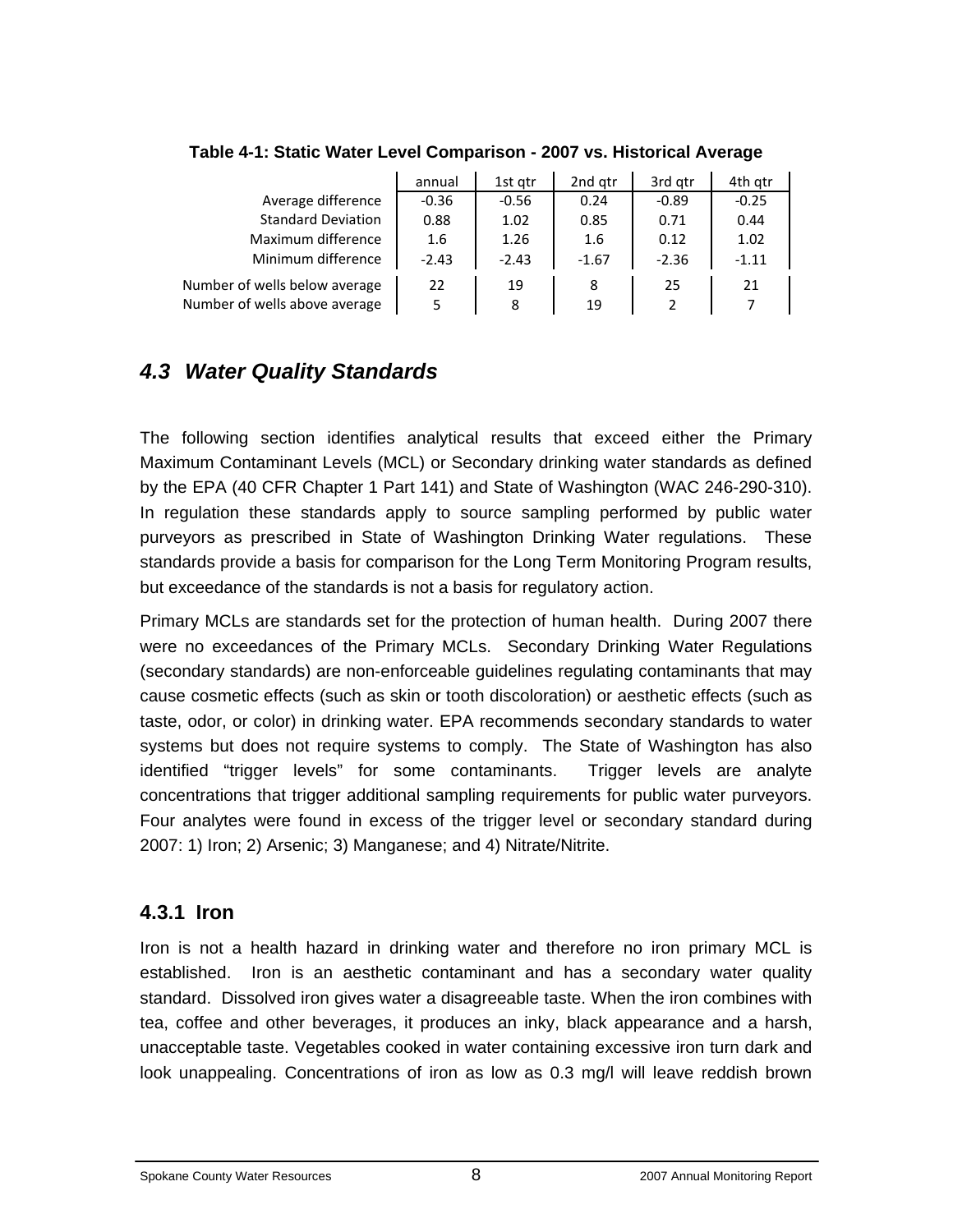stains on fixtures, tableware and laundry that are very hard to remove. When these deposits break loose from water piping, rusty water will flow through the faucet.

The secondary standard (0.3 mg/l) was exceeded at 7 wells at least one time during 2007, and the trigger level (0.1 mg/l) was exceeded at 5 additional wells at least one time during 2007. Detailed information for each of the 12 wells, including a chart of historic data, summary statistics, and trend analysis, are provided in Appendix D. Well locations and 2007 results are presented in Figure 2.

### **4.3.2 Arsenic**

Arsenic in drinking water is a health hazard. It has a primary MCL of 0.010 mg/l and a trigger level of 0.005 mg/l. It enters drinking water supplies from natural deposits in the earth or from agricultural and industrial practices.

The arsenic primary MCL was not exceeded at any well during 2007. The trigger level was exceeded at 6 wells at least once during 2007. Arsenic concentrations in three of the six wells have statistically significant downward trend. Detailed information for each of the 6 wells, including a chart of historic data, summary statistics, and trend analysis, are provided in Appendix E. Well locations and 2007 results are presented in Figure 3.

The average arsenic concentration at two of the six wells is below the trigger level. These wells do not have a statistically significant trend, increasing or decreasing. Four of the wells do have average arsenic concentrations that exceed the trigger level. Of these four, three have a statistically significant decreasing trend, and one has no trend.

### **4.3.3 Manganese**

Manganese is not a health hazard in drinking water and therefore no manganese primary MCL is established. The secondary drinking water standard for manganese is 0.05 mg/l. At this level and above, water may be cloudy, form black precipitates, contribute to mineral depositing in pipes or cause difficulty in sudsing and darkening of clothing during washing.

Manganese concentrations exceeded the secondary standard in one well, (5404A01 – Plantes Ferry Park monitoring well) during 2007. This well was recently installed and has been monitored only 6 times since 2006. Iron concentrations in this well were an order of magnitude greater than all other wells sampled in 2007. This well is located on the margin of the aquifer and the well log indicates that the geology in the vicinity is quite different than all other wells in the monitoring network.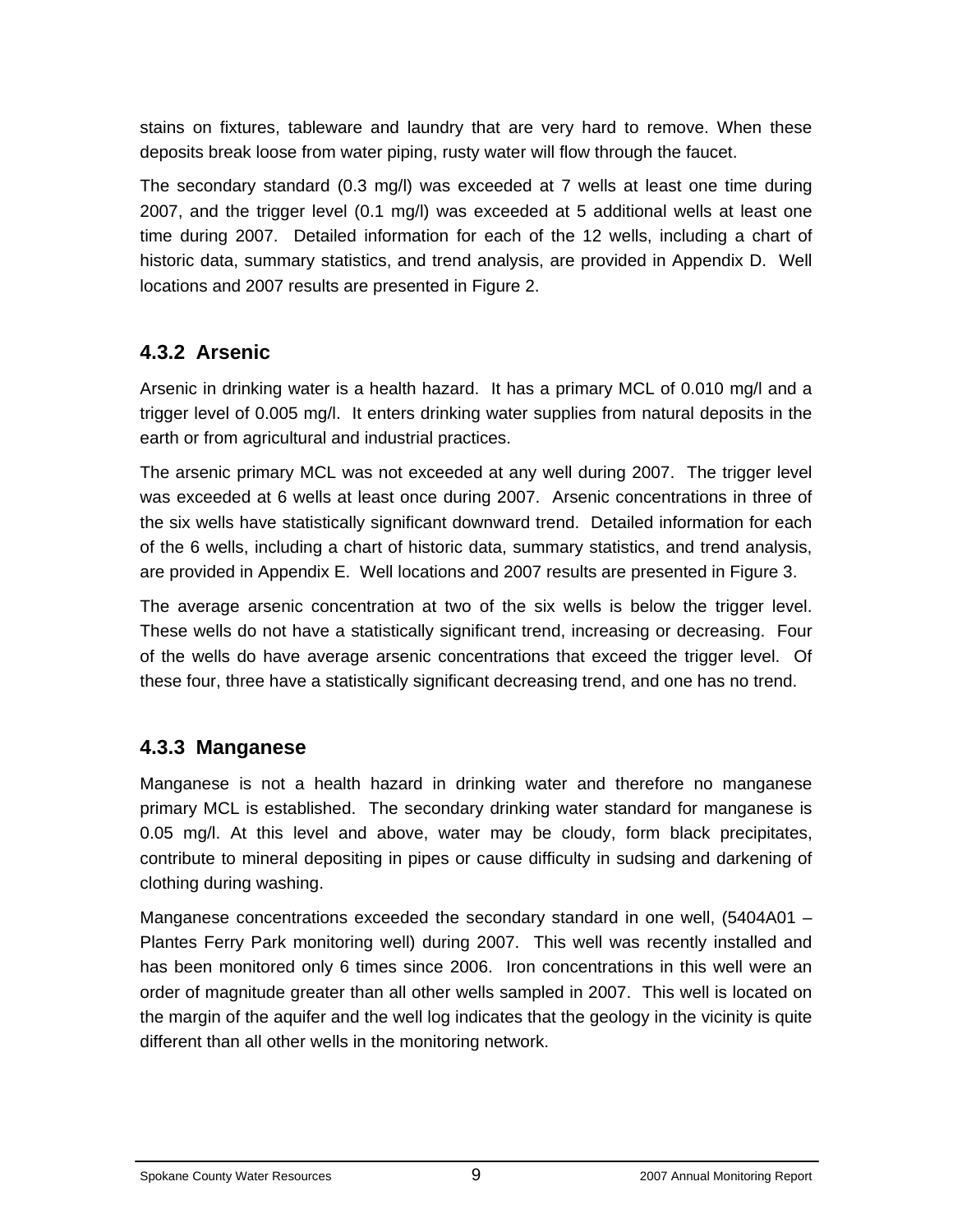### **4.3.4 Nitrate**

Nitrate is a health hazard in drinking water. It has a primary MCL of 10 mg/l and a trigger level of 5 mg/l. Nitrate is especially harmful to infants, who consume a large quantity of water relative to their body weight. Nitrate concentrations above the MCL can lead to methemoglobinemia, a condition that reduces the oxygen carrying capacity of blood.

Nitrate concentrations exceeded the trigger level in one well (6436N01 – East Valley High School monitoring well) during 2007. The mean nitrate concentration at this well is 6.24 mg/L , with no apparent trend, though the well has only been sampled 6 times since its installation in 2006. Detailed information for the well, including a chart of historic data, summary statistics, and trend analysis, are provided in Appendix F.

## *4.4 Nitrate Trend Analysis*

The largest anthropogenic sources of nitrate in groundwater are septic tanks, application of nitrogen-rich fertilizers to turfgrass, and agricultural processes. To assess the effectiveness of STEP, introduced in section 1.1, a trend analysis was conducted on wells currently in the Long Term Monitoring Program. Some wells have a longer period of record than others, but taken as a whole, the analysis provides indication of overall nitrate trends.

The Mann-Kendall trend test was utilized to determine if a statistically significant trend was present at each well. The Mann-Kendall test was chosen because it does not assume a data distribution (non parametric), allows for missing data, allows for nondetect data, and is not affected by gross data errors and outliers. If a trend was detected the Sen's slope estimation method was utilized to determine the magnitude of the trend. The Table 4-1 and Figure 5 presents the results of the trend analysis. A detailed summary of the trend test results is provided in Appendix G.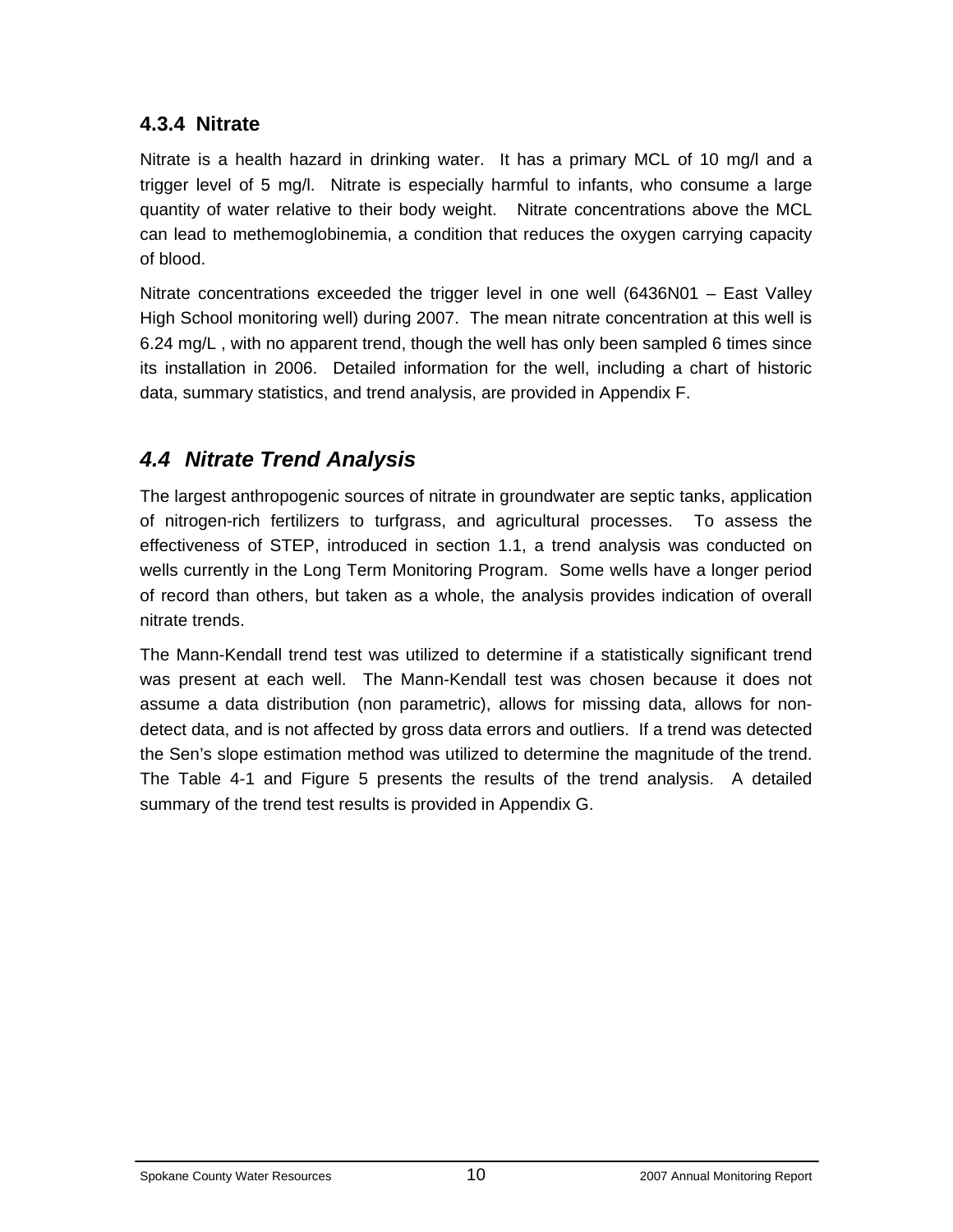|                                                    | <b>Station ID</b> | Mann-Kendall Test |            |          | Sen's Slope     |
|----------------------------------------------------|-------------------|-------------------|------------|----------|-----------------|
| <b>Station Name</b>                                |                   | increasing        | decreasing | no trend | Estimate (mg/l) |
| I.E. COLD STORAGE                                  | 5213B01           |                   | x          |          | 0               |
| NE Community Center, City monitoring well          | 5304G01           |                   |            | x        | 0               |
| Trinity School, Adams & Carlisle, City monitoring  | 5307M01           |                   | x          |          | $-0.0091$       |
| CITY of SPOKANE-Nevada                             | 5308A02           |                   | X          |          | 0               |
| Denver & Marietta, City monitoring well            | 5308H01           |                   | x          |          | $-0.0062$       |
| monitoring well at SCC                             | 5310Q01           |                   | x          |          | $-0.0111$       |
| Hale's Ale Nested Site, east                       | 5311J05           |                   | X          |          | $-0.0031$       |
| Hale's Ale Nested Site, mid                        | 5311J07           |                   | x          |          | $-0.0017$       |
| Felts Field City monitoring well                   | 5312C01           |                   |            | x        | 0               |
| ORCHARD AVE IRRIG DIST, Site 1                     | 5312H01           | x                 |            |          | 0.0002          |
| Olive & Fiske monitoring well                      | 5315L01           |                   | X          |          | $-0.0162$       |
| Third & Havana Nested Site, east                   | 5322A01           |                   | x          |          | $-0.0146$       |
| Third & Havana Nested Site, mid                    | 5322A03           |                   | X          |          | $-0.0203$       |
| CITY of SPOKANE-Ray                                | 5322F01           |                   | x          |          | 0               |
| 6th & Havana monitoring well (MW-2)                | 5323E01           |                   | X          |          | $-0.0358$       |
| E. SPOKANE WTR DIST, Site 1                        | 5324G01           |                   |            | x        | 0               |
| Plantes Ferry Park monitoring well                 | 5404A01           |                   |            | x        | 0               |
| <b>PASADENA PARK #2</b>                            | 5405K01           |                   |            | x        | 0               |
| Orchard Ave Irrig Dist, Site 2 Buckeye & Dick      | 5407C01           | X                 |            |          | 0               |
| MODERN ELECT WATER, Site 6                         | 5408N01           |                   | x          |          | 0               |
| monitoring well Frederick & Bowdish                | 5409C02           |                   |            | x        | 0               |
| Sullivan Park North, monitoring well               | 5411R02           |                   | x          |          | $-0.0033$       |
| Sullivan Park South, monitoring well               | 5411R03           |                   | X          |          | $-0.0049$       |
| Sullivan Road and Centennial Trail, monitoring wel | 5411R04           |                   |            | x        | 0               |
| MODERN ELECT WATER, Site 11                        | 5415E03           |                   |            | x        | 0               |
| VERA WATER & POWER, Site 4                         | 5426L01           |                   |            | x        | 0               |
| Spokane Co Water Dist #3, Site 2-5, 26th & Vercler | 5427L01           |                   | X          |          | $-0.0025$       |
| Trent & Barker Road, monitoring well               | 5505D01           |                   |            | x        | 0               |
| Euclid & Barker monitoring well at CID5            | 5507A04           |                   | x          |          | $-0.0012$       |
| Barker Road north of river, monitoring well        | 5507H01           |                   |            | x        | 0               |
| Barker Road Centennial Trail North, monitoring wel | 5508M01           |                   |            | X        | 0               |
| Barker Road Centennial Trail South, monitoring wel | 5508M02           |                   |            | x        | 0               |
| LIBERTY LAKE SEWER DIST, Kenney Well               | 5515C01           |                   | x          |          | $-0.0111$       |
| Mission & Barker monitoring well at CID 4          | 5517D05           |                   | x          |          | $-0.0054$       |
| CONSOLIDATED IRRIG DIST 19, Site 2A                | 5518R01           |                   | x          |          | $\bf{0}$        |
| Spokane Fish Hatchery well                         | 6211K01           |                   | X          |          | $-0.0043$       |
| WHITWORTH WATER DIST. #2, Well 2A                  | 6320D01           |                   |            | x        | 0               |
| Fire Station Houston & Regal, No. Spokane WD       | 6327N04           |                   | x          |          | $-0.0118$       |
| NORTH SPOKANE IRRIG. DIST. #4, Site 4              | 6328H01           |                   |            | x        | 0               |
| Holy Cross, Rhoades & Washington monitoring well   | 6330J01           |                   | x          |          | $-0.01$         |
| Franklin Park, City monitoring well                | 6331J01           |                   | x          |          | $-0.0067$       |
| East Valley High School monitoring well            | 6436N01           |                   |            | x        | 0               |
| Idaho Road 1000 ft south of Trent, monitoring well | 6524R01           |                   | x          |          | $-0.0098$       |
| Idaho Road 300 ft south of pipeline, monitoring we | 6525R01           |                   | x          |          | $-0.0068$       |
| CONSOLIDATED IRRIG DIST 19, Site 11B               | 6631M04           |                   |            | x        | 0               |
| Idaho Road - East Farms monitoring well at CID11   | 6631M07           |                   |            | x        | $\pmb{0}$       |

### Table 4-2: Nitrate Trend Analysis Results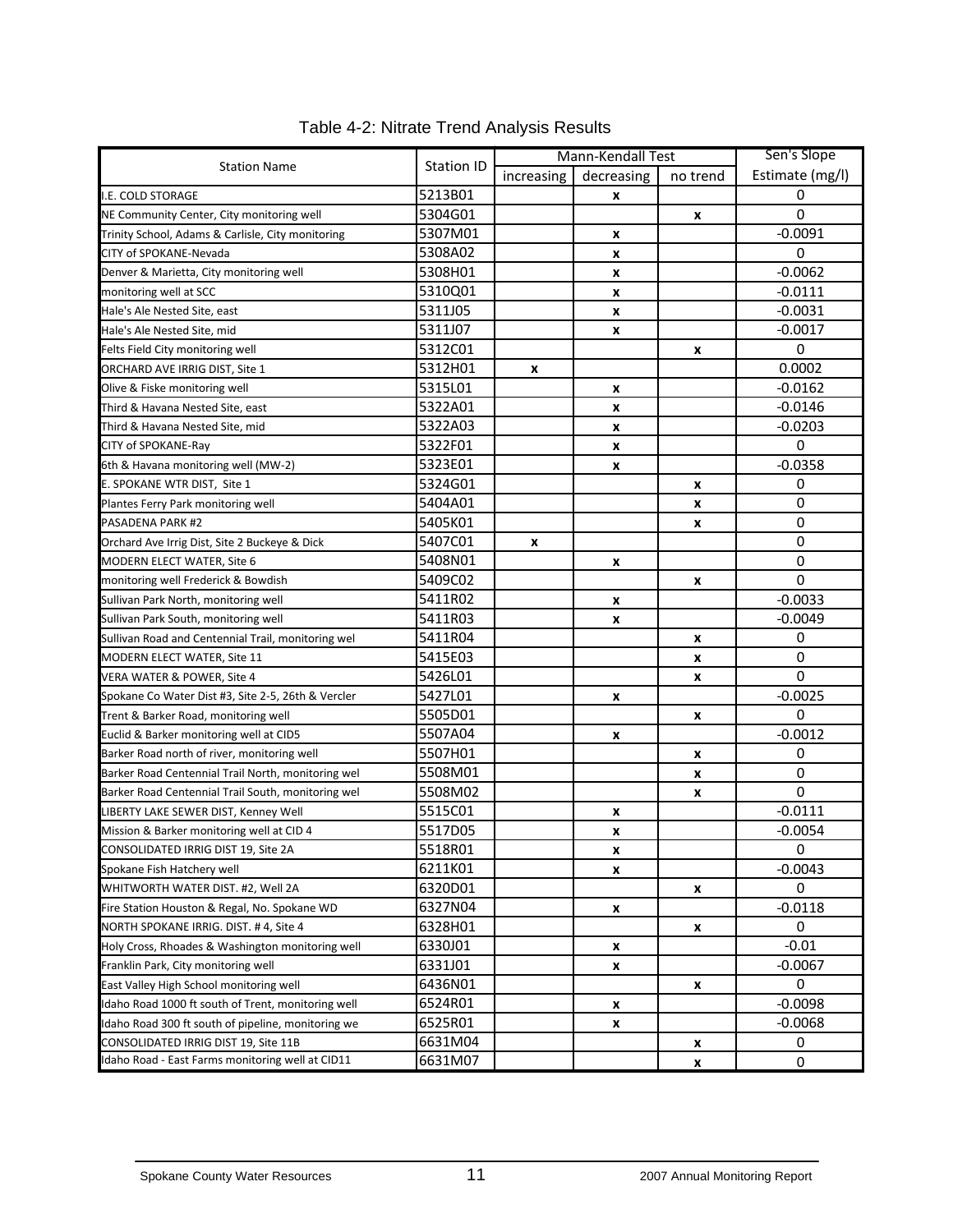The Mann-Kendall test is a presence/absence test for trend while the Sen's Slope Estimation method returns a value. In some instances the Mann-Kendall test detected a trend, but the Sen's Slope Estimation method did not return an associated slope. In these instances data was sufficient for detection of trend, but not sufficient to determine the magnitude of the trend.

Trend analysis was conducted on 46 wells. Twenty six wells show a decreasing trend in nitrate concentrations, 2 wells show an increasing trend in nitrate concentrations, and 18 show no significant trend. In general, nitrate concentrations in the aquifer show a decreasing trend. With some exceptions, the trend is more pronounced in the central portion of the aquifer. Wells showing no significant trend are generally located on the aquifer margins with the following notable exceptions.

- Wells 5508M01, 5508M02, and 5507H01, which are in close proximity to a losing reach of the Spokane River near Sullivan Park, do not show a trend. As shown in Figure 4-1 nitrate concentrations at these wells demonstrate a stronger correlation with river nitrate concentrations than nitrate concentrations throughout the aquifer.
- Well 5411R04 does not show a decreasing trend. Like the wells discussed above it is also in close proximity to the river near the Barker Road bridge. This reach, though, is considered a gaining reach and wells on the other side of the river (5411R02 and 5411R03) do show a decreasing trend. While it is a gaining reach, river and groundwater elevation data indicate that during spring high flows the reach gains from the north side and loses from the south side. As shown in Figure 4-1 nitrate concentrations decrease to concentrations found in the river only in the spring. This periodic river influence makes trend determination difficult
- Well 5415E03 is centrally located in the aquifer, though it does not show a trend. This is most likely the result of the short period of record for this well. Data for this well only exists for 2006 and 2007.
- Wells 6328H01 and 6327N04 are located near each other, though one shows a decreasing trend and one does not. This is most likely the result of the differing sampling depth. Well 6327N04 is a dedicated monitoring well and sampling occurs at the surface of the aquifer water table while well 6328H01 is a water supply well and samples are taken at greater depth. Since anthropogenic water quality impacts usually occur at the top of the water table decreasing trends are more apparent in dedicated monitoring wells.